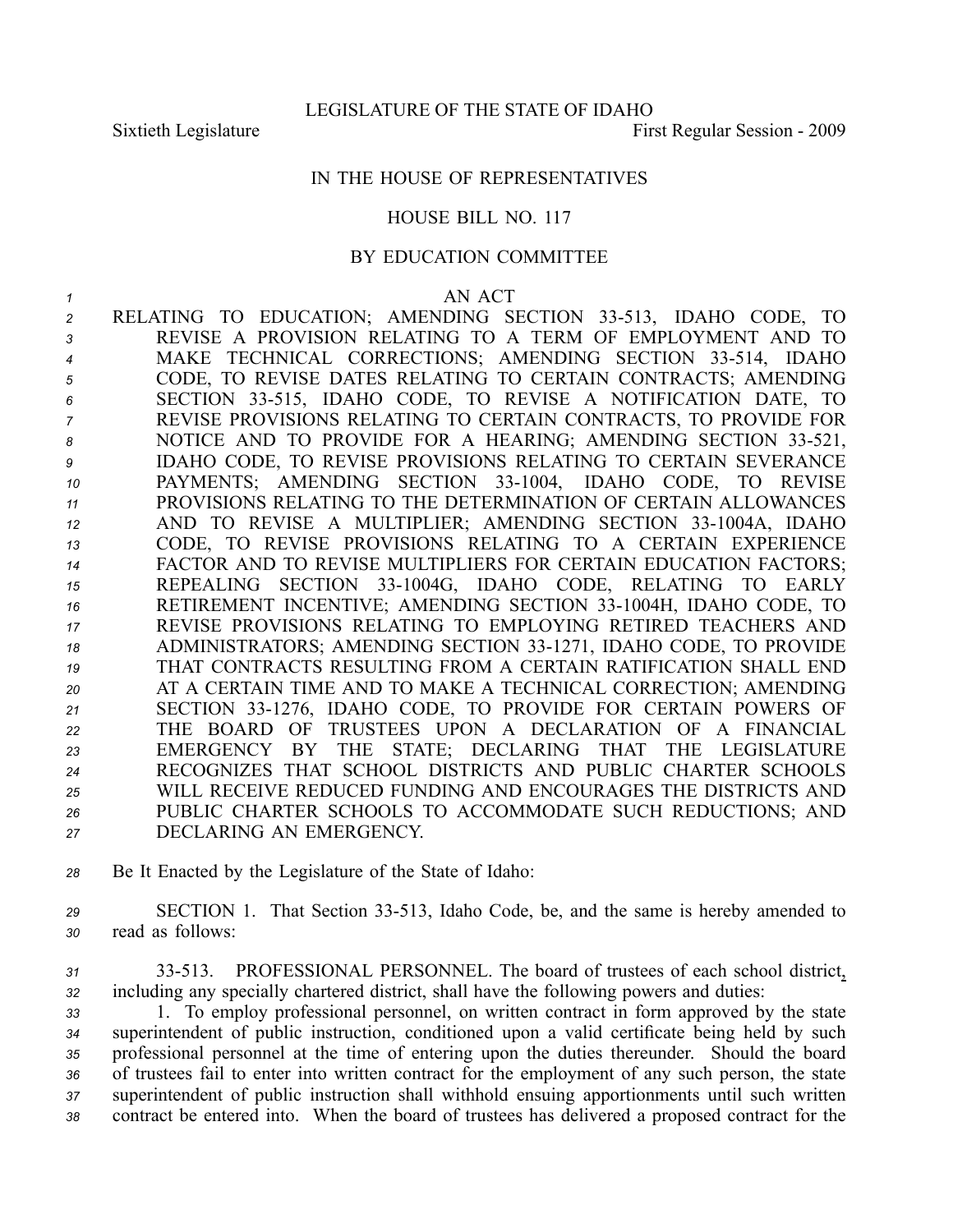next ensuing year to any such person, such person shall have <sup>a</sup> period of time to be determined by the board of trustees in its discretion, but in no event less than ten (10) days from the date the contract is delivered, in which to sign the contract and return it to the board. Delivery of <sup>a</sup> contract may be made only in person or by certified mail, return receipt requested. When delivery is made in person, delivery of the contract must be acknowledged by <sup>a</sup> signed receipt. When delivery is made by certified mail, delivery must be acknowledged by the return of the certified mail receipt from the person to whom the contract was sent. Should the person willfully refuse to acknowledge receipt of the contract or the contract is not signed and returned to the board in the designated period of time, the board may declare the position vacant.

 The board of trustees shall withhold the salary of any teacher who does not hold <sup>a</sup> teaching certificate valid in this state. It shall not contract to require any teacher to make up time spen<sup>t</sup> in attending any meeting called by the state board of education or by the state superintendent of public instruction; nor while attending regularly scheduled official meetings of the state teachers' association.

 2. In the case of school districts other than elementary school districts, to employ <sup>a</sup> superintendent of schools for <sup>a</sup> term not to exceed three (3) years, who shall be the executive officer of the board of trustees with such powers and duties as the board may prescribe. The superintendent shall also act as the authorized representative of the district whenever such is required, unless some other person shall be named by the board of trustees to act as its authorized representative. The board of trustees shall conduct an annual, written formal evaluation of the work of the superintendent of the district. The evaluation shall indicate the strengths and weaknesses of the superintendent's job performance in the year immediately preceding the evaluation and areas where improvement in the superintendent's job performance, in the view of the board of trustees, is called for.

 3. To employ through written contract principals who shall hold <sup>a</sup> valid certificate appropriate to the position for which they are employed, who shall supervise the operation and managemen<sup>t</sup> of the school in accordance with the policies established by the board of trustees and who shall be under the supervision of the superintendent.

29 4. To employ assistant superintendents and principals for a term not to exceed two one (21) years. Service performed under such contract shall be included in meeting the provisions of section 33515, Idaho Code, as <sup>a</sup> teacher and persons eligible for <sup>a</sup> renewable contract as <sup>a</sup> teacher shall retain such eligibility.

 5. To suspend, gran<sup>t</sup> leave of absence, place on probation or discharge certificated professional personnel for <sup>a</sup> material violation of any lawful rules or regulations of the board of trustees or of the state board of education, or for any conduct which could constitute grounds for revocation of <sup>a</sup> teaching certificate. Any certificated professional employee, excep<sup>t</sup> the superintendent, may be discharged during <sup>a</sup> contract term under the following procedures:

*<sup>38</sup>* (a) The superintendent or any other duly authorized administrative officer of the school *<sup>39</sup>* district may recommend the discharge of any certificated employee by filing with the *<sup>40</sup>* board of trustees written notice specifying the alleged reasons for discharge.

 (b) Upon receipt of such notice the board, acting through their duly authorized administrative official, shall give the affected employee written notice of the allegations and the recommendation of discharge, along with written notice of <sup>a</sup> hearing before the board prior to any determination by the board of the truth of the allegations.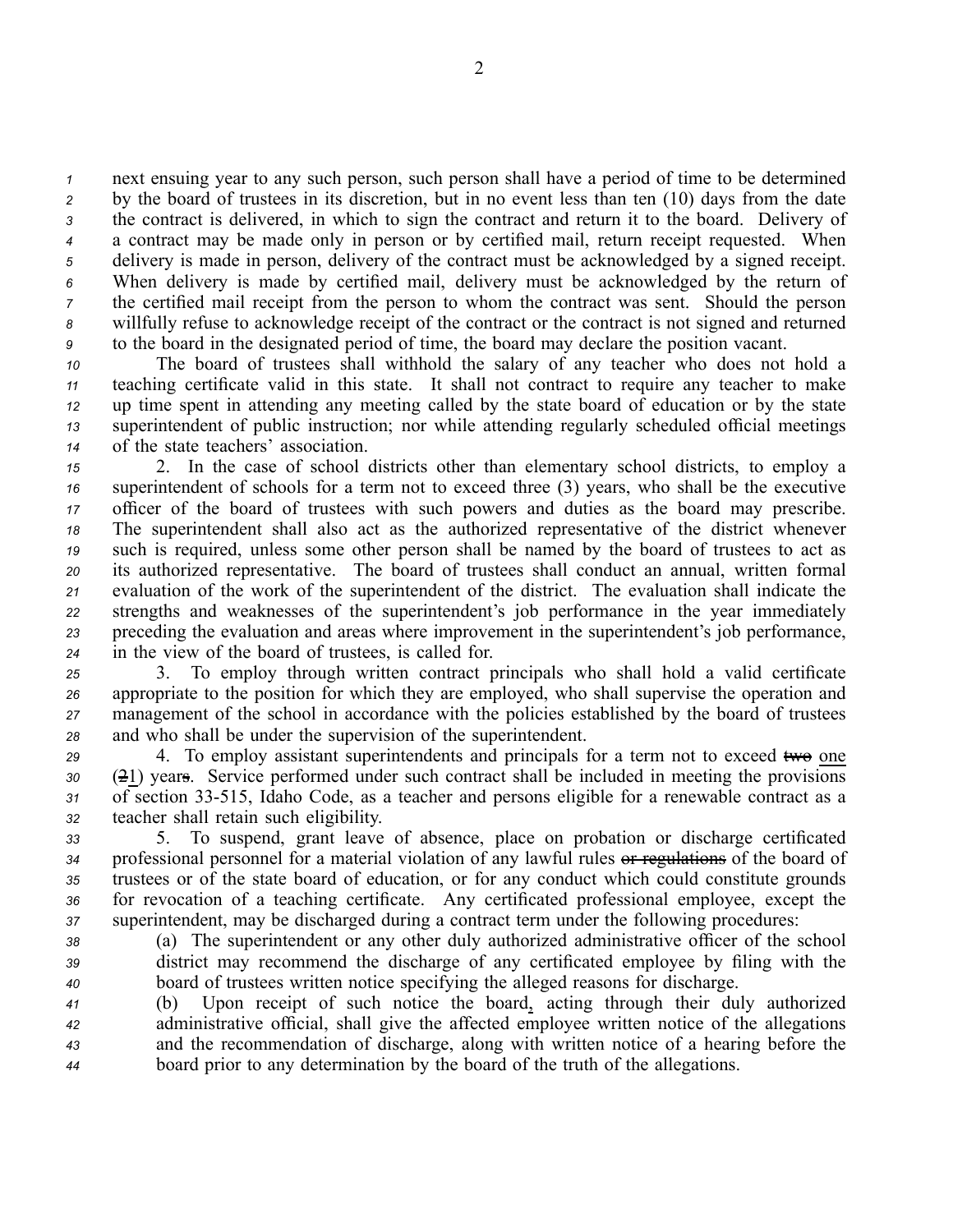*<sup>1</sup>* (c) The hearing shall be scheduled to take place not less than six (6) days nor more than *<sup>2</sup>* twentyone (21) days after receipt of the notice by the employee. The date provided for *<sup>3</sup>* the hearing may be changed by mutual consent.

- *<sup>4</sup>* (d) The hearing shall be public unless the employee requests in writing that it be in *<sup>5</sup>* executive session.
- *<sup>6</sup>* (e) All testimony at the hearing shall be given under oath or affirmation. Any member of *<sup>7</sup>* the board, or the clerk of the board, may administer oaths to witnesses or affirmations by *<sup>8</sup>* witnesses.
- *<sup>9</sup>* (f) The employee may be represented by legal counsel and/or by <sup>a</sup> representative of <sup>a</sup> *<sup>10</sup>* local or state teachers association.
- *<sup>11</sup>* (g) The chairman of the board or the designee of the chairman shall conduct the hearing.
- *<sup>12</sup>* (h) The board shall cause an electronic record of the hearing to be made or shall employ *<sup>13</sup>* <sup>a</sup> competent reporter to take stenographic or stenotype notes of all the testimony at the *<sup>14</sup>* hearing. A transcript of the hearing shall be provided at cost by the board upon reques<sup>t</sup> *<sup>15</sup>* of the employee.
- *<sup>16</sup>* (i) At the hearing the superintendent or other duly authorized administrative officer shall *<sup>17</sup>* presen<sup>t</sup> evidence to substantiate the allegations contained in such notice.
- *<sup>18</sup>* (j) The employee may produce evidence to refute the allegations. Any witness presented *<sup>19</sup>* by the superintendent or by the employee shall be subject to crossexamination. The *<sup>20</sup>* board may also examine witnesses and be represented by counsel.
- *<sup>21</sup>* (k) The affected employee may file written briefs and arguments with the board within *<sup>22</sup>* three (3) days after the close of the hearing or such other time as may be agreed upon by *<sup>23</sup>* the affected employee and the board.
- *<sup>24</sup>* (l) Within fifteen (15) days following the close of the hearing, the board shall determine *<sup>25</sup>* and, acting through their duly authorized administrative official, shall notify the employee *<sup>26</sup>* in writing whether the evidence presented at the hearing established the truth of the *<sup>27</sup>* allegations and whether the employee is to be retained, immediately discharged, or *<sup>28</sup>* discharged upon termination of the current contract.
- *<sup>29</sup>* SECTION 2. That Section 33514, Idaho Code, be, and the same is hereby amended to *<sup>30</sup>* read as follows:
- *31* 33514. ISSUANCE OF ANNUAL CONTRACTS SUPPORT PROGRAMS *<sup>32</sup>* CATEGORIES OF CONTRACTS – OPTIONAL PLACEMENT. (1) The board of trustees shall *<sup>33</sup>* establish criteria and procedures for the supervision and evaluation of certificated employees *<sup>34</sup>* who are not employed on <sup>a</sup> renewable contract, as provided for in section 33515, Idaho Code.
- *<sup>35</sup>* (2) There shall be three (3) categories of annual contracts available to local school *<sup>36</sup>* districts under which to employ certificated personnel:
- *37* (a) A category 1 contract is a limited one-year contract as provided in section 33-514A, *<sup>38</sup>* Idaho Code.
- *<sup>39</sup>* (b) A category 2 contract is for certificated personnel in the first and second years of *<sup>40</sup>* continuous employment with the same school district. Upon the decision by <sup>a</sup> local *<sup>41</sup>* school board not to reemploy the person for the following year, the certificated employee *<sup>42</sup>* shall be provided <sup>a</sup> written statement of reasons for nonreemployment by no later than *<sup>43</sup>* May 25 July 1. No property rights shall attach to <sup>a</sup> category 2 contract and therefore the *<sup>44</sup>* employee shall not be entitled to <sup>a</sup> review by the local board of the reasons or decision *<sup>45</sup>* not to reemploy.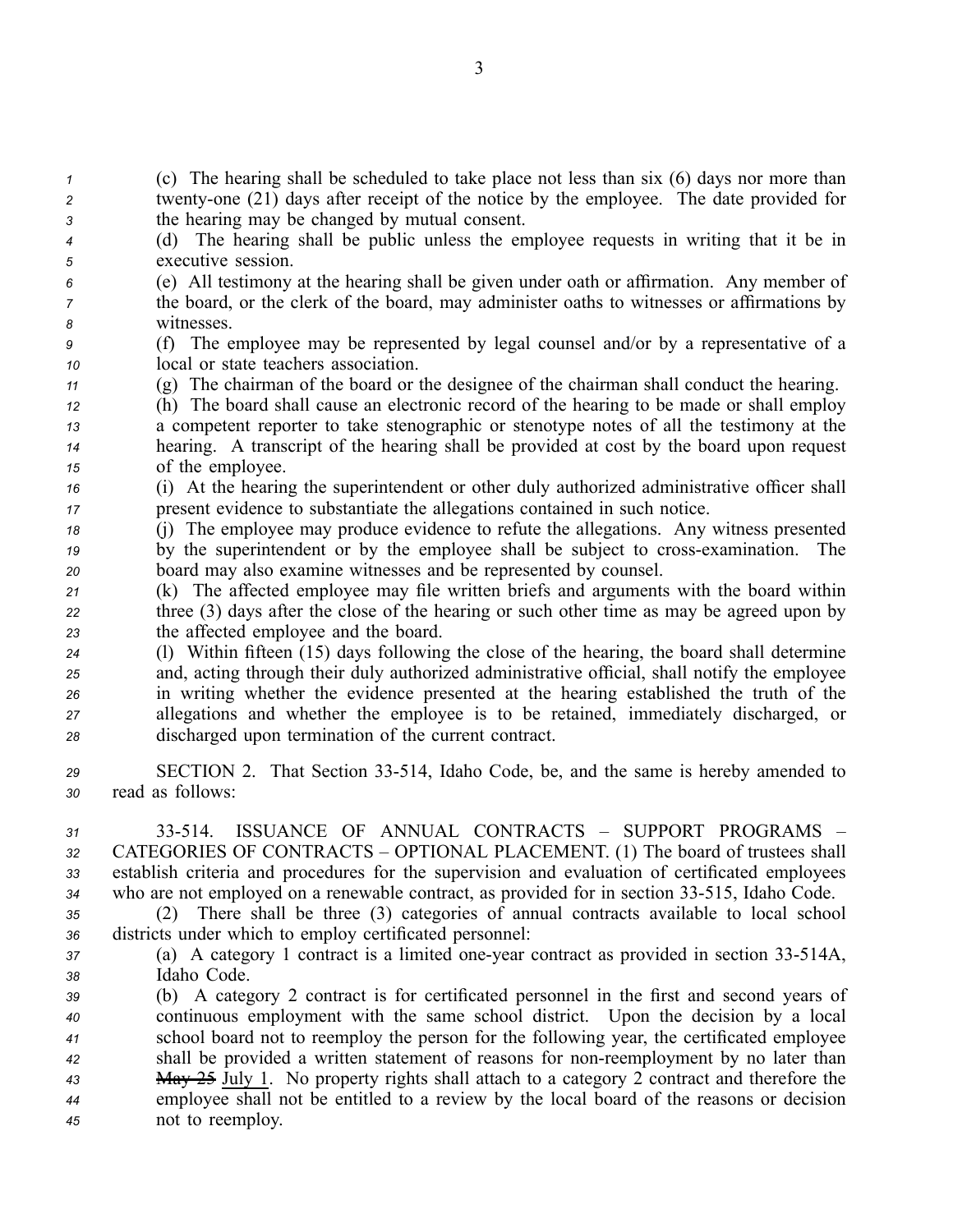(c) A category 3 contract is for certificated personnel during the third year of continuous employment by the same school district. District procedures shall require at least one (1) evaluation prior to the beginning of the second semester of the school year and the results of any such evaluation shall be made <sup>a</sup> matter of record in the employee's personnel file. When any such employee's work is found to be unsatisfactory <sup>a</sup> defined period of probation shall be established by the board, but in no case shall <sup>a</sup> probationary period be less than eight (8) weeks. After the probationary period, action shall be taken by the board as to whether the employee is to be retained, immediately discharged, discharged upon termination of the current contract or reemployed at the end of the contract term under <sup>a</sup> continued probationary status. Notwithstanding the provisions of sections 672344 and 672345, Idaho Code, <sup>a</sup> decision to place certificated personnel on probationary status may be made in executive session and the employee shall not be named in the minutes of the meeting. A record of the decision shall be placed in the employee's personnel file. This procedure shall not preclude recognition of unsatisfactory work at <sup>a</sup> subsequent evaluation and the establishment of <sup>a</sup> reasonable period of probation. In all instances, the employee shall be duly notified in writing of the areas of work which are deficient, including the conditions of probation. Each such certificated employee on <sup>a</sup> category 3 contract shall be given notice, in writing, whether he or she will be reemployed for the next ensuing year. Such notice shall be given by the 20 board of trustees no later than the twenty fifth first day of May July of each such year. If the board of trustees has decided not to reemploy the certificated employee, then the notice must contain <sup>a</sup> statement of reasons for such decision and the employee shall, upon request, be given the opportunity for an informal review of such decision by the board of trustees. The parameters of an informal review shall be determined by the local board.

 (3) School districts hiring an employee who has been on renewable contract status 26 with another Idaho district, or has out-of-state experience which would otherwise qualify the certificated employee for renewable contract status in Idaho, shall have the option to immediately gran<sup>t</sup> renewable contract status, or to place the employee on <sup>a</sup> category 3 annual contract. Such employment on <sup>a</sup> category 3 contract under the provisions of this subsection may be for one (1), two (2) or three (3) years.

 (4) There shall be <sup>a</sup> minimum of two (2) written evaluations in each of the annual contract years of employment, and at least one (1) evaluation shall be completed before January 1 of each year. The provisions of this subsection (4) shall not apply to employees on <sup>a</sup> category 1 contract.

*<sup>35</sup>* SECTION 3. That Section 33515, Idaho Code, be, and the same is hereby amended to *<sup>36</sup>* read as follows:

 33515. ISSUANCE OF RENEWABLE CONTRACTS. During the third full year of continuous employment by the same school district, including any specially chartered district, 39 each certificated employee named in subsection (16) of section 33-1001, Idaho Code, and each school nurse and school librarian shall be evaluated for <sup>a</sup> renewable contract and shall, upon having been offered <sup>a</sup> contract for the next ensuing year, having given notice of acceptance of renewal and upon signing <sup>a</sup> contract for <sup>a</sup> fourth full year, be placed on <sup>a</sup> renewable contract status with said school district subject to the provisions included in this chapter.

*<sup>44</sup>* After the third full year of employment and at least once annually, the performance of *<sup>45</sup>* each such certificated employee, school nurse, or school librarian shall be evaluated according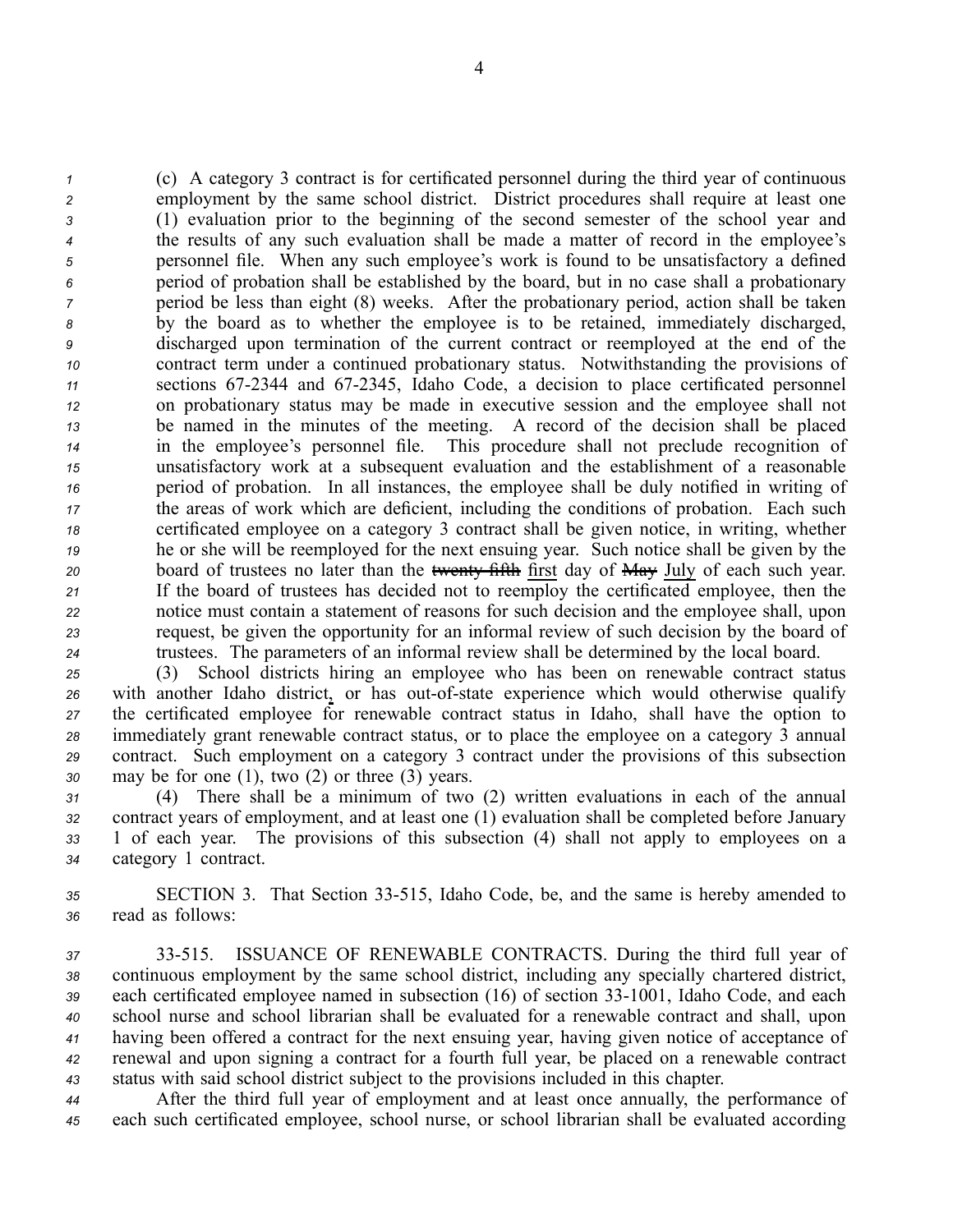to criteria and procedures established by the board of trustees in accordance with general guidelines approved by the state board of education. Except as otherwise provided, that person shall have the right to automatic renewal of contract by giving notice, in writing, of acceptance of renewal. Such notice shall be given to the board of trustees of the school district then employing such person not later than the first day of June preceding the expiration of the term of the current contract. Except as otherwise provided by this paragraph, the board of trustees shall notify each person entitled to be employed on <sup>a</sup> renewable contract of the requirement that such person must give the notice hereinabove and that failure to do so may be interpreted by the board as <sup>a</sup> declination of the right to automatic renewal or the offer of another contract. Such notification shall be made, in writing, not later than the fifteenth first day of May July, in each year, excep<sup>t</sup> to those persons to whom the board, prior to said date, has sent proposed contracts for the next ensuing year, or to whom the board has given the notice required by this *<sup>13</sup>* section.

 Any contract automatically renewed under the provisions of this section shall be for the same length as the term stated in the current contract and at <sup>a</sup> salary no lower than that specified therein, to which shall be added such increments as may be determined by the statutory or regulatory rights of such employee by reason of training, service, or performance.

 Nothing herein shall preven<sup>t</sup> the board of trustees from offering <sup>a</sup> renewed contract increasing or reducing the salary of any certificated person, or from increasing or decreasing the length of term stated in the current contract or from reassigning an administrative employee to <sup>a</sup> nonadministrative position with appropriate reduction of salary from the preexisting salary level. In the event the board of trustees reassigns an administrative employee to <sup>a</sup> nonadministrative position, the board shall give written notice to the employee which contains <sup>a</sup> statement of the reasons for the reassignment. The employee, upon written reques<sup>t</sup> to the board, shall be entitled to an informal review of that decision. The process and procedure for the informal review shall be determined by the local board of trustees.

 Before <sup>a</sup> board of trustees can determine not to renew for reasons of an unsatisfactory repor<sup>t</sup> of the performance of any certificated person whose contract would otherwise be automatically renewed, or to renew the contract of any such person for such reasons at <sup>a</sup> reduced salary, such person shall be entitled to <sup>a</sup> reasonable period of probation. This period of probation shall be preceded by <sup>a</sup> written notice from the board of trustees with reasons for such probationary period and with provisions for adequate supervision and evaluation of the person's performance during the probationary period. Such period of probation shall not affect the person's renewable contract status. Consideration of probationary status for certificated 35 personnel is consideration of the status of an employee within the meaning of section 67-2345, Idaho Code, and may be held in executive session. If the consideration results in probationary status, the individual on probation shall not be named in the minutes of the meeting. A record of the decision shall be placed in the teacher's personnel file.

 If the board of trustees, for reasons of unsatisfactory service, takes action to immediately discharge or discharge upon termination of the current contract <sup>a</sup> certificated person whose contract would otherwise be automatically renewed, or to renew the contract of any such person at <sup>a</sup> reduced salary, the action of the board shall be consistent with the procedures specified in section 33513(5), Idaho Code, and furthermore, the board shall notify the employee in writing whether there is just and reasonable cause not to renew the contract or to reduce the salary of the affected employee, and if so, what reasons it relied upon in that determination.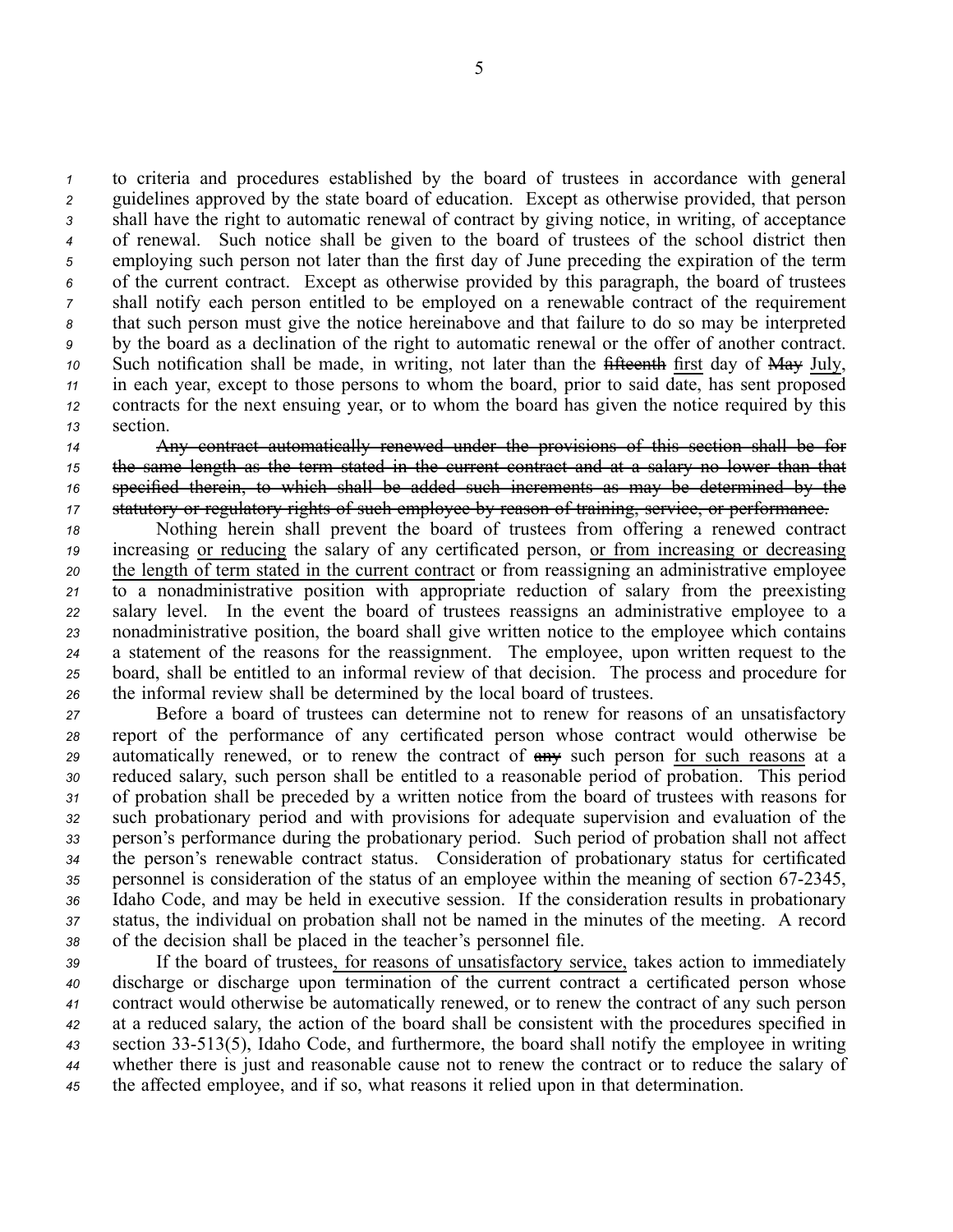If the board of trustees, for reasons other than unsatisfactory service, for the ensuing contract year, determines to change the length of the term stated in the current contract, reduce the salary or not renew the contract of <sup>a</sup> certificated person whose contract would otherwise be automatically renewed, nothing herein shall require <sup>a</sup> probationary period. In the event the board of trustees determines to reduce the length of the term of <sup>a</sup> new contract from the length of term stated in the current contract or reduce the salary of <sup>a</sup> new contract from the amount in the current contract, the board shall give written notice to the affected employees which contains <sup>a</sup> statement of the reasons for the reduction. The affected employees, upon written reques<sup>t</sup> to the board by any affected employee, shall be entitled to an informal review of that decision, at <sup>a</sup> single hearing addressing each and every affected employee. The procedure for the informal review shall be determined by the local board of trustees.

12 SECTION 4. That Section 33-521, Idaho Code, be, and the same is hereby amended to *<sup>13</sup>* read as follows:

 33521. EMPLOYEE SEVERANCE IN CONSOLIDATED DISTRICT. The board of trustees of any school district newly formed within the last twelve (12) months through the consolidation of two (2) or more school districts may offer <sup>a</sup> one (1) time severance paymen<sup>t</sup> to <sup>a</sup> maximum of ten percen<sup>t</sup> (10%) of the employees that were previously employed by the separate school districts. Such severance offers shall be made entirely at the discretion of the board of trustees, and shall not be bound by custom, seniority or contractual commitment. Employees are under no obligation to accep<sup>t</sup> <sup>a</sup> severance offer. Any employee accepting <sup>a</sup> severance paymen<sup>t</sup> shall not be eligible for reemployment by the school district for <sup>a</sup> one (1) year period thereafter.

23 The severance payment shall consist of fifty-five percent (55%) of the salary-based apportionment funds allocated for the employee in the last year, plus any applicable state paid employee benefits. Such severance shall be reduced by one half  $(1/2)$  for any employee who is simultaneously receiving <sup>a</sup> disbursement of early retirement incentive funds, pursuan<sup>t</sup> to section 331004G, Idaho Code. The state department of education shall reimburse eligible school districts for one hundred percen<sup>t</sup> (100%) of such costs, upon application by the school district.

- *<sup>29</sup>* SECTION 5. That Section 331004, Idaho Code, be, and the same is hereby amended to *<sup>30</sup>* read as follows:
- *<sup>31</sup>* 331004. STAFF ALLOWANCE. For each school district, <sup>a</sup> staff allowance shall be *<sup>32</sup>* determined as follows:
- *<sup>33</sup>* (1) Using the daily attendance reports that have been submitted for computing 34 the February 15 apportionment of state funds as provided in section 33-1009, Idaho *<sup>35</sup>* Code, determine the total suppor<sup>t</sup> units for the district in the manner provided in section *<sup>36</sup>* 331002(6)(a), Idaho Code;

 (2) Determine the instructional staff allowance by multiplying the suppor<sup>t</sup> units by 1.1. 38 A district must demonstrate that it actually employs at least ninety-five percent (95%) of the number of certificated instructional staff allowed. If the district does not employ at least ninety-five percent (95%) of the number allowed, the staff allowance shall be reduced to by the difference between ninety-five percent (95%) of the number allowed and the actual number *<sup>42</sup>* employed;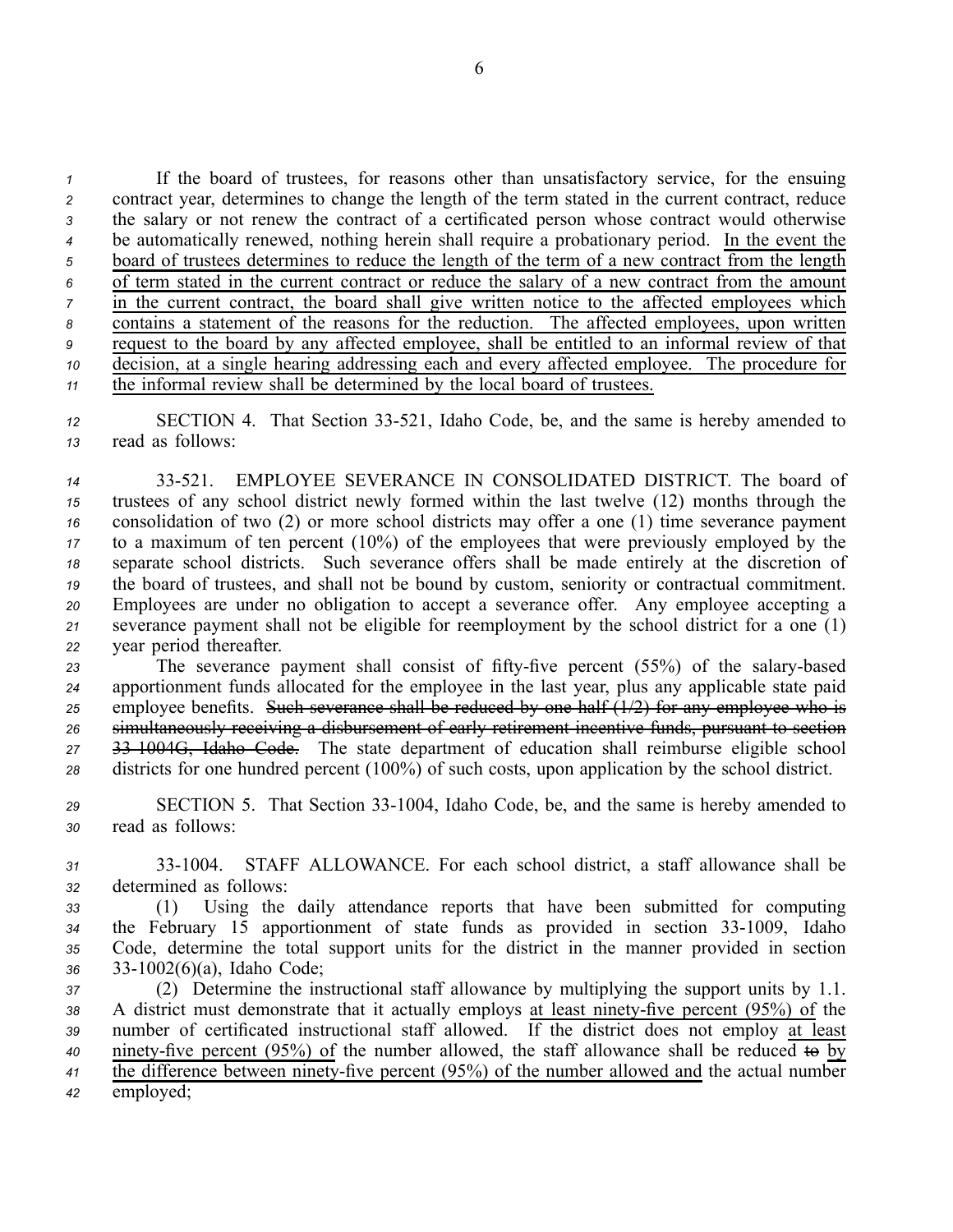*<sup>1</sup>* (3) Determine the administrative staff allowance by multiplying the suppor<sup>t</sup> units by *<sup>2</sup>* .0715;

*<sup>3</sup>* (4) Determine the classified staff allowance by multiplying the suppor<sup>t</sup> units by .375;

*<sup>4</sup>* (5) Additional conditions governing staff allowance:

 (a) In determining the number of staff in subsections (2), (3) and (4) of this section, <sup>a</sup> district may contract separately for services to be rendered by nondistrict employees and such employees may be counted in the staff allowance. A "nondistrict employee" means <sup>a</sup> person for whom the school district does not pay the employer's obligations for employee benefits. When <sup>a</sup> district contracts for the services of <sup>a</sup> nondistrict employee, only the salary portion of the contract shall be allowable for computations.

 (b) If there are circumstances preventing eligible use of staff allowance to which <sup>a</sup> district is entitled as provided in subsections (2) and (3) of this section, an appeal may be filed with the state department of education outlining the reasons and proposed alternative use of these funds, and <sup>a</sup> waiver may be granted.

*<sup>15</sup>* (c) For any district with less than forty (40) suppor<sup>t</sup> units:

 (i) The instructional staff allowance shall be calculated applying the actual number of suppor<sup>t</sup> units. If the actual instructional staff employed in the school year is greater than the instructional staff allowance, then the instructional staff allowance shall be increased by onehalf (1/2) staff allowance; and

 (ii) The administrative staff allowance shall be calculated applying the actual number of suppor<sup>t</sup> units. If the actual administrative staff employed in the school year is greater than the administrative staff allowance, then the administrative staff allowance shall be increased by onehalf (1/2) staff allowance.

 (iii) Additionally, for any district with less than twenty (20) suppor<sup>t</sup> units, the instructional staff allowance shall be calculated applying the actual number of suppor<sup>t</sup> units. If the number of instructional staff employed in the school year is greater than the instructional staff allowance, the staff allowance shall be increased as provided in paragraphs (i) and (ii) of this subsection, and by an additional onehalf (1/2) instructional staff allowance.

*<sup>30</sup>* (d) For any school district with one (1) or more separate secondary schools serving *<sup>31</sup>* grades nine (9) through twelve (12), the instructional staff allowance shall be increased by *<sup>32</sup>* two (2) additional instructional staff allowances for each such separate secondary school.

 (e) Only instructional, administrative and classified personnel compensated by the school district from the general maintenance and operation fund of the district shall be included in the calculation of staff allowance or in any other calculations based upon staff, including determination of the experience and education multiplier, the reporting requirements, or the district's salarybased apportionment calculation. No food service staff or transportation staff shall be included in the staff allowance.

 (6) In the event that the staff allowance in any category is insufficient to meet accreditation standards, <sup>a</sup> district may appeal to the state board of education, demonstrating the insufficiency, and the state board may gran<sup>t</sup> <sup>a</sup> waiver authorizing sufficient additional staff to be included within the staff allowance to meet accreditation standards. Such <sup>a</sup> waiver shall be limited to one (1) year, but may be renewed upon showing of continuing justification.

*<sup>44</sup>* SECTION 6. That Section 331004A, Idaho Code, be, and the same is hereby amended *<sup>45</sup>* to read as follows:

7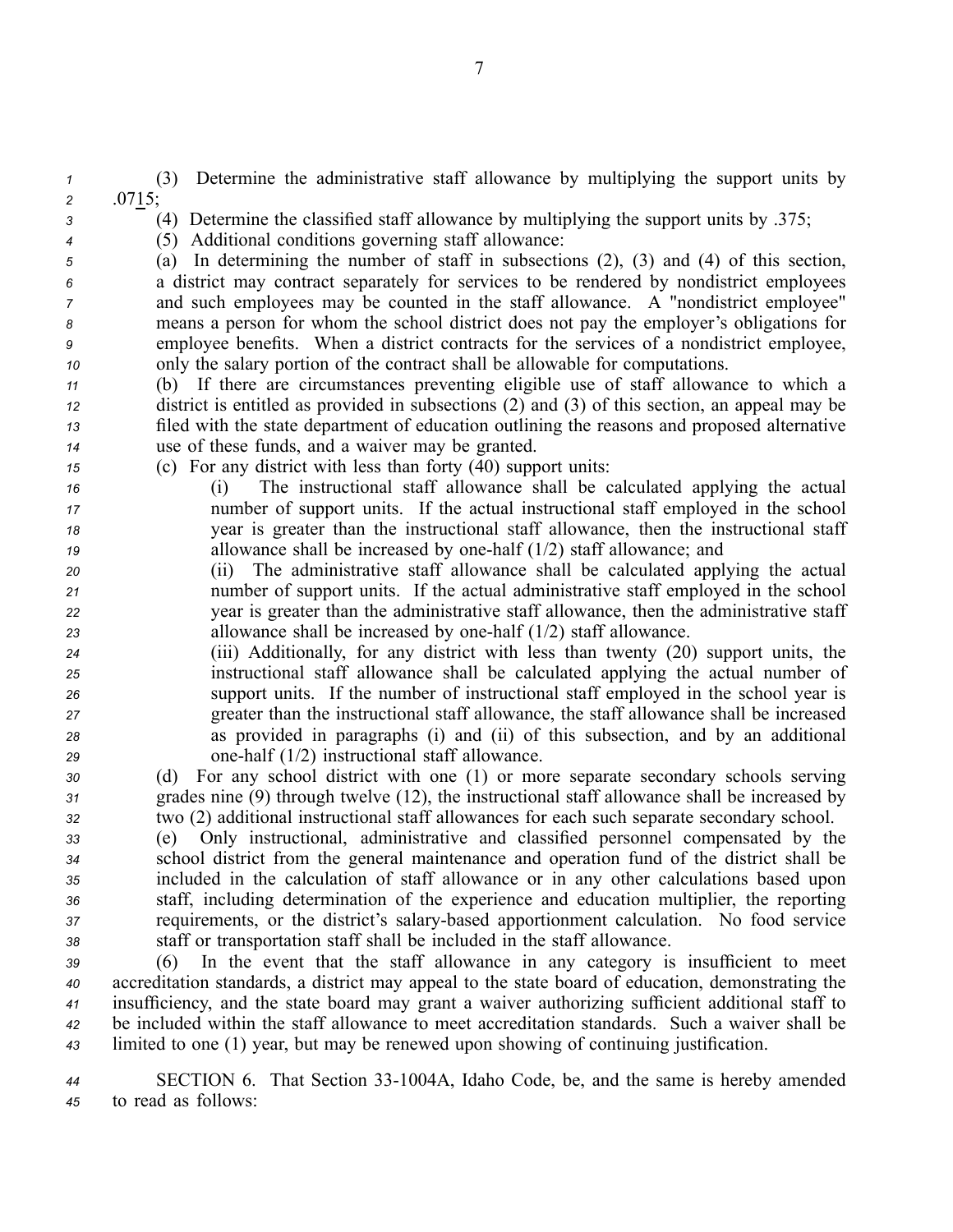| $\overline{c}$ |                  |           |           |                                 |           |           |           | and administrative staff position shall be assigned an appropriate multiplier based upon the |  |
|----------------|------------------|-----------|-----------|---------------------------------|-----------|-----------|-----------|----------------------------------------------------------------------------------------------|--|
| 3              | following table: |           |           |                                 |           |           |           |                                                                                              |  |
| 4              |                  |           |           | <b>EXPERIENCE AND EDUCATION</b> |           |           |           |                                                                                              |  |
| 5              |                  |           |           |                                 | MA        | $MA + 12$ | $MA + 24$ | $MA + 36$                                                                                    |  |
| 6              | Years            | <b>BA</b> | $BA + 12$ | $BA + 24$                       | $BA + 36$ | $BA + 48$ | $BA + 60$ | ES/DR                                                                                        |  |
| $\overline{7}$ | $\boldsymbol{0}$ | 1.00000   | 1.03750   | 1.07640                         | 1.11680   | 1.15870   | 1.20220   | 1.24730                                                                                      |  |
| 8              | $\mathbf{1}$     | 1.03750   | 1.07640   | 1.11680                         | 1.15870   | 1.20220   | 1.24730   | 1.29410                                                                                      |  |
| 9              | $\overline{c}$   | 1.07640   | 1.11680   | 1.15870                         | 1.20220   | 1.24730   | 1.29410   | 1.34260                                                                                      |  |
| 10             | 3                | 1.11680   | 1.15870   | 1.20220                         | 1.24730   | 1.29410   | 1.34260   | 1.39290                                                                                      |  |
| 11             | 4                | 1.15870   | 1.20220   | 1.24730                         | 1.29410   | 1.34260   | 1.39290   | 1.44510                                                                                      |  |
| 12             | 5                | 1.20220   | 1.24730   | 1.29410                         | 1.34260   | 1.39290   | 1.44510   | 1.49930                                                                                      |  |
| 13             | 6                | 1.24730   | 1.29410   | 1.34260                         | 1.39290   | 1.44510   | 1.49930   | 1.55550                                                                                      |  |
| 14             | 7                | 1.29410   | 1.34260   | 1.39290                         | 1.44510   | 1.49930   | 1.55550   | 1.61380                                                                                      |  |
| 15             | 8                | 1.34260   | 1.39290   | 1.44510                         | 1.49930   | 1.55550   | 1.61380   | 1.67430                                                                                      |  |
| 16             | 9                | 1.39290   | 1.44510   | 1.49930                         | 1.55550   | 1.61380   | 1.67430   | 1.73710                                                                                      |  |
| 17             | 10               | 1.39290   | 1.49930   | 1.55550                         | 1.61380   | 1.67430   | 1.73710   | 1.80220                                                                                      |  |
| 18             | 11               | 1.39290   | 1.49930   | 1.55550                         | 1.61380   | 1.73710   | 1.80220   | 1.86980                                                                                      |  |
| 19             | 12               | 1.39290   | 1.49930   | 1.55550                         | 1.61380   | 1.73710   | 1.86980   | 1.93990                                                                                      |  |
| 20             | $13$ or          |           |           |                                 |           |           |           |                                                                                              |  |
| 21             | more             | 1.39290   | 1.49930   | 1.55550                         | 1.61380   | 1.73710   | 1.86980   | 2.01260                                                                                      |  |

 In determining the experience factor, the actual years of teaching or administrative service in a public school, in an accredited private or parochial school, or beginning in the 2005-06 school year and thereafter in an accredited college or university shall be credited, minus one (1); provided however, that the experience factor cannot be less than zero (0).

 In determining the education factor, only credits earned after initial certification, based upon <sup>a</sup> transcript on file with the teacher certification office of the state department of education, earned at an institution of higher education accredited by the state board of education or <sup>a</sup> regional accrediting association, shall be allowed. Instructional staff whose initial certificate is an occupational specialist certificate shall be treated as BA degree prepared instructional staff. Credits earned by such occupational specialist instructional staff after initial certification shall be credited toward the education factor.

 In determining the statewide average multiplier for instructional staff, no multiplier in excess of 1.59092 1.56274 shall be used. If the actual statewide average multiplier for 35 instructional staff, as determined by this section, exceeds  $\frac{1.59092}{1.56274}$ , then each school district's instructional staff multiplier shall be multiplied by the result of 1.59092 1.56274 divided by the actual statewide average multiplier for instructional staff.

 In determining the statewide average multiplier for administrative staff, no multiplier in excess of 1.86643 1.83881 shall be used. If the actual statewide average multiplier for administrative staff, as determined by this section, exceeds 1.86643 1.83881, then each school district's administrative staff multiplier shall be multiplied by the result of 1.86643 1.83881 divided by the actual statewide average multiplier for administrative staff.

*<sup>1</sup>* 331004A. EXPERIENCE AND EDUCATION MULTIPLIER. Each instructional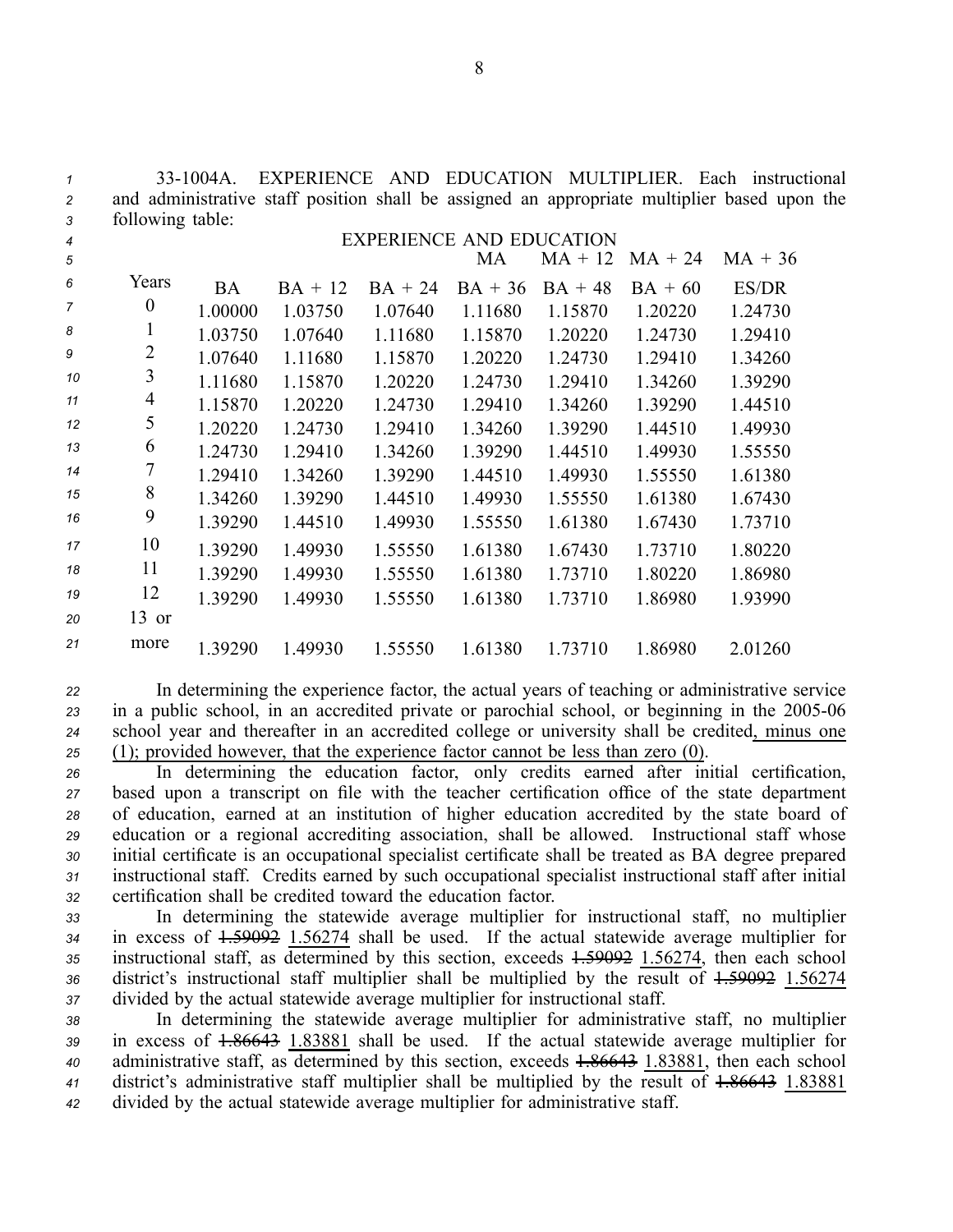1 SECTION 7. That Section 33-1004G, Idaho Code, be, and the same is hereby repealed.

*<sup>2</sup>* SECTION 8. That Section 331004H, Idaho Code, be, and the same is hereby amended *<sup>3</sup>* to read as follows:

 331004H. EMPLOYING RETIRED TEACHERS AND ADMINISTRATORS. (1) 5 Notwithstanding the provisions of section 33-514, 33-1271 or 33-1273, Idaho Code, school districts may employ certificated school teachers and administrators who are receiving retirement benefits from the public employee retirement system of Idaho, excep<sup>t</sup> those who 8 received benefits under the early retirement program previously provided in section 33 1004G, <sup>9</sup> Idaho Code, by the state in positions requiring such certification, as at-will employees. Any employment contract between the retiree and the school district shall be separate and apar<sup>t</sup> from the collective bargaining agreemen<sup>t</sup> of the school district.

 (2) Retirees employed under this section shall accrue one (1) day per month of sick leave, with no annual sick leave accumulation unless additional sick leave is negotiated between the candidate and the school district at the time of employment. No sick leave accrued under this section qualifies for unused sick leave benefits under section 33-1228, Idaho Code.

 (3) School districts are not required to provide health insurance or life insurance benefits to persons employed under this section. Post-termination benefits may be negotiated between the school district and the certificated employee at the time of rehiring but in no event can the parties affect or attempt to affect the provisions governing the public employee retirement *<sup>20</sup>* system.

21 SECTION 9. That Section 33-1271, Idaho Code, be, and the same is hereby amended to *<sup>22</sup>* read as follows:

 331271. SCHOOL DISTRICTS – PROFESSIONAL EMPLOYEES – NEGOTIATION AGREEMENTS. The board of trustees of each school district, including specially chartered districts, or the designated representative(s) of such district, is hereby empowered to and shall, upon its own initiative or upon the reques<sup>t</sup> of <sup>a</sup> local education organization representing professional employees, enter into <sup>a</sup> negotiation agreemen<sup>t</sup> with the local education organization or the designated representative(s) of such organization and negotiate with such party in good faith on those matters specified in any such negotiation agreemen<sup>t</sup> between the local board of trustees and the local education organization. A reques<sup>t</sup> for negotiations may be initiated by either party to such negotiation agreement. Accurate records or minutes of the proceedings shall be kept, and shall be available for public inspection at the offices of the board of education during normal business hours. Joint ratification of all final offers of settlement shall be made in open meetings. All contracts resulting from such ratification shall end at the conclusion of each school district's fiscal year and no terms or conditions thereof shall be carried forward.

*<sup>37</sup>* SECTION 10. That Section 331276, Idaho Code, be, and the same is hereby amended to *<sup>38</sup>* read as follows:

*<sup>39</sup>* 331276. INTENT OF ACT. Nothing contained herein is intended to or shall conflict *<sup>40</sup>* with, or abrogate the powers or duties and responsibilities vested in the legislature, state *<sup>41</sup>* board of education, and the board of trustees of school districts by the laws of the state of